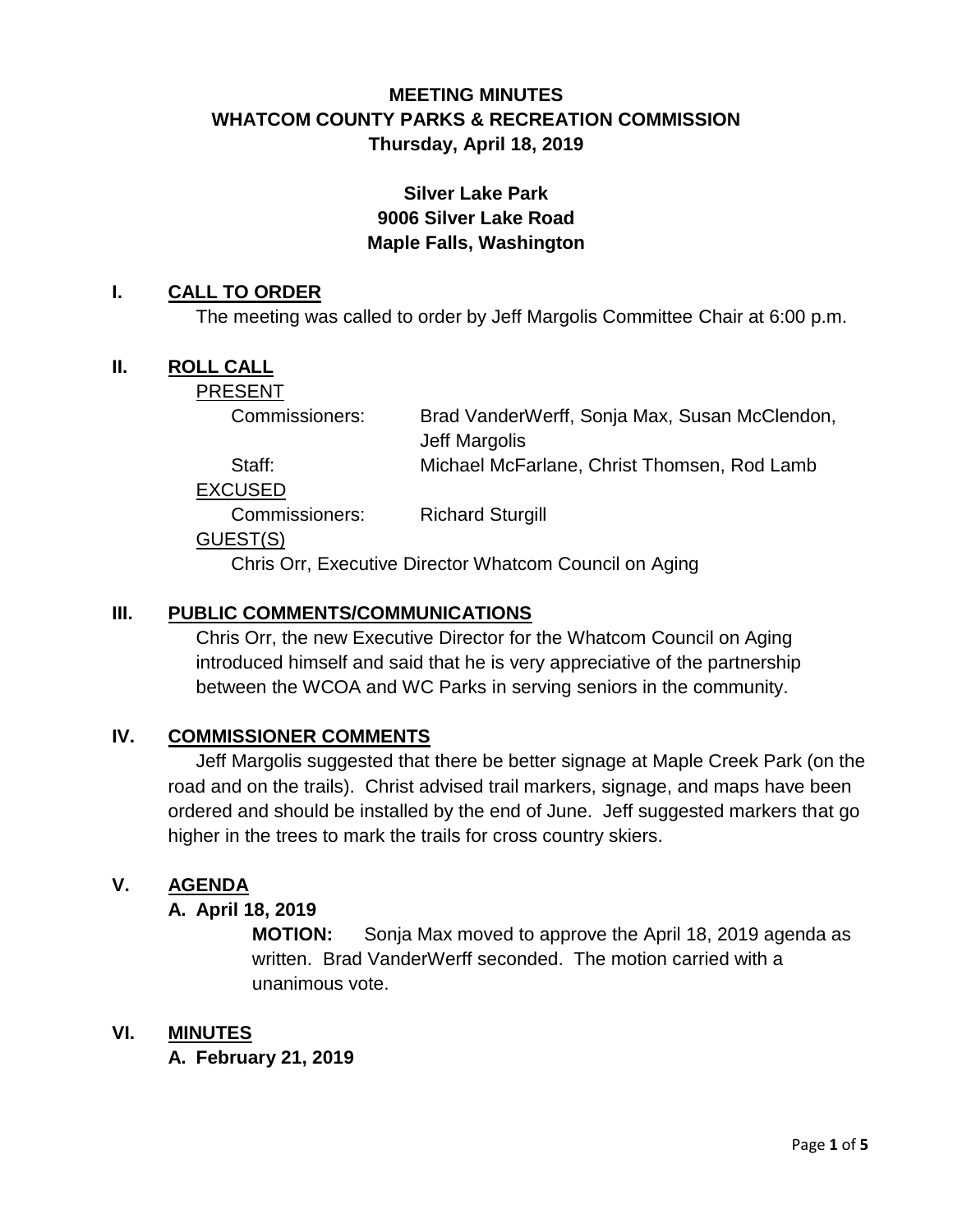**MOTION:** Sonja Max moved to approve the February 21, 2019 Minutes as written. Brad VanderWerff seconded. The motion carried with a unanimous vote.

### **VII. STAFF REPORTS**

### **A. Director's Report – Michael McFarlane**

- **i. Lighthouse Marine Park Dock –** The dock at Lighthouse Marine Park is going to be removed and repurposed elsewhere in the Park system. Installation of the new playground will begin at the end of April and new picnic tables and fire rings should be in by the early part of summer. The County Executive, Public Works, and WC Parks went to Point Roberts April 4<sup>th</sup> to meet with the Point Roberts Taxpayers Association. The PRTA is disappointed that the dock is being removed and are unhappy about other issues at Lighthouse Marine Park.
- **ii. DNR Baker to Bellingham Non-motorized Recreation Plan –** The DNR Baker to Bellingham Non-motorized Recreation Plan is available on DNR's website. It is a conceptual plan for recreational areas on DNR trust lands within the county.
- **iii. Tower Leases –** The communication tower lease for Lookout Mountain is out for final review. There are two more tower companies asking for renewals on their leases that expire in 2-3 years. Mike asked the Commission if they wanted to see an entire lease agreement at the next meeting or just get a report from Mike as the leases are approved. The Commission was fine with a report. Jeff would like to be assured that the amount the users of the roads are paying for maintenance is equitable to the cost of the maintenance. Mike will get that information to Jeff.
- **iv. Canyon Lake Community Forest –** Mike is working on getting an easement/agreement with DNR and Sierra Pacific for access to the Canyon Lake Community Forest.
- **v. Bellingham Senior Activity Center Parking Lot –** The lease for the large parking lot in front of the Bellingham Senior Activity Center (Cornwall Center) expires at the end of June. The expenses for this parking lot are shared by WC Parks, the City of Bellingham, and the Whatcom Council on Aging.
- **vi. Welcome Senior Activity Center –** Ted Olson, the coordinator for the Welcome Senior Activity Center, is retiring after 25 years. Ted will still participate at the center and is willing to work as much as he is needed, so he will remain on payroll.
- **vii. Black Mountain Forestry Center –** The Black Mountain Forestry Center is the display located in the field across the road from Silver Lake Park. It is run by a group of passionate volunteers, but is seeing a downturn in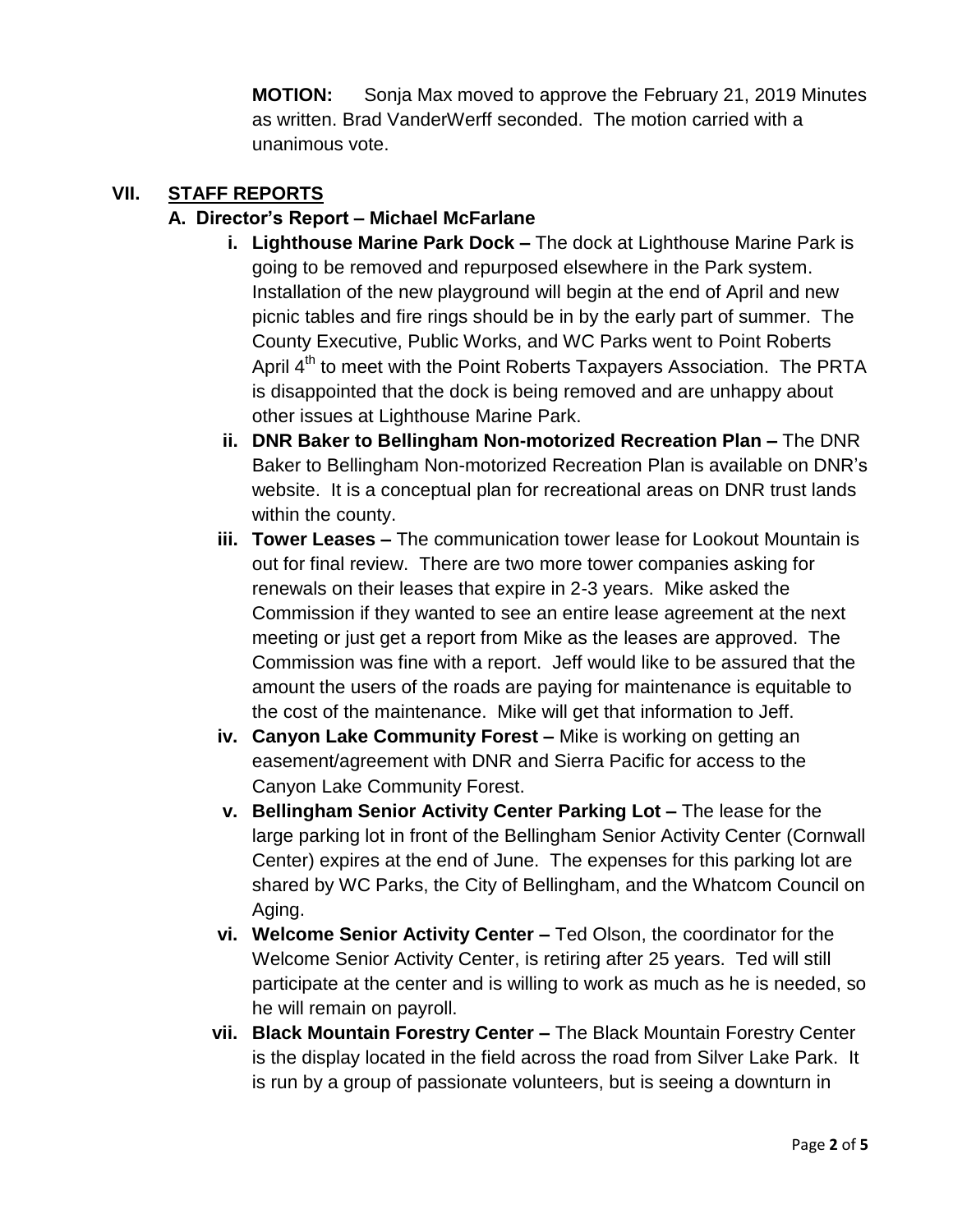active members. WC Parks is going to have to assess the future of this program from a risk management standpoint.

## **B. Operations Report – Christ Thomsen**

- **i. Staffing –** The Maintenance Worker II position at the Bellingham Senior Activity Center was filled by an employee who worked part time for Whatcom County Facilities. All but two of the seasonal positions have been filled; interviews will be held next Tuesday for the remaining two positions. Recruitment is open until May  $2<sup>nd</sup>$  for the Maintenance III position. The Outdoor Program Coordinator who performs a large portion of maintenance is retiring at the end of May.
- **ii. Operations –** The Department is currently dewinterizing parks and performing spring cleanup in preparation for peak season. The installation of the Lighthouse Marine Park playground will begin next Tuesday. The Lighthouse Marine Park dock will be removed and stored at the main office until it can be repurposed for another location. Staff is working on permitting for the Cedar Point Trail at Lily Point, obtaining quotes for the Hovander Paintworks Project, pulling together specifications for the Gerdrum Home Roof & Sealing project, and finalizing plans for the Lake Whatcom 2019 trail construction.
- **iii. Larrabee State Park –** Washington State Parks initiated a trail planning process for Larrabee State Park and held a public meeting last month. WC Parks staff went to the meeting to observe how other agencies run public meetings.

## **C. Planning & Development Report – Rod Lamb**

**i. South Fork Park –** Rod submitted a grant application for South Fork Park in 2018 and expects to receive the funding results in the next couple of weeks. WC Parks has a DNR easement to connect the South Fork Park trailhead to the Nesset Farm. Rod will meet with the Lummi Tribe to confirm the proposed route is acceptable.

## **VIII. UNFINISHED BUSINESS**

None

# **IX. NEW BUSINESS**

**A. Review 2018 Senior Services Survey –** The Senior Services Survey is completed annually. Most users are pretty satisfied with the programs and activities offered at the Senior Centers. There are four full time (Bellingham, Blaine, Ferndale, Lynden) and four part-time facilities (Sumas, Point Roberts, Everson, Welcome). Blaine has seen huge growth and celebrated fifty years last summer. Mike will be sharing the survey with the County Council at the May meeting.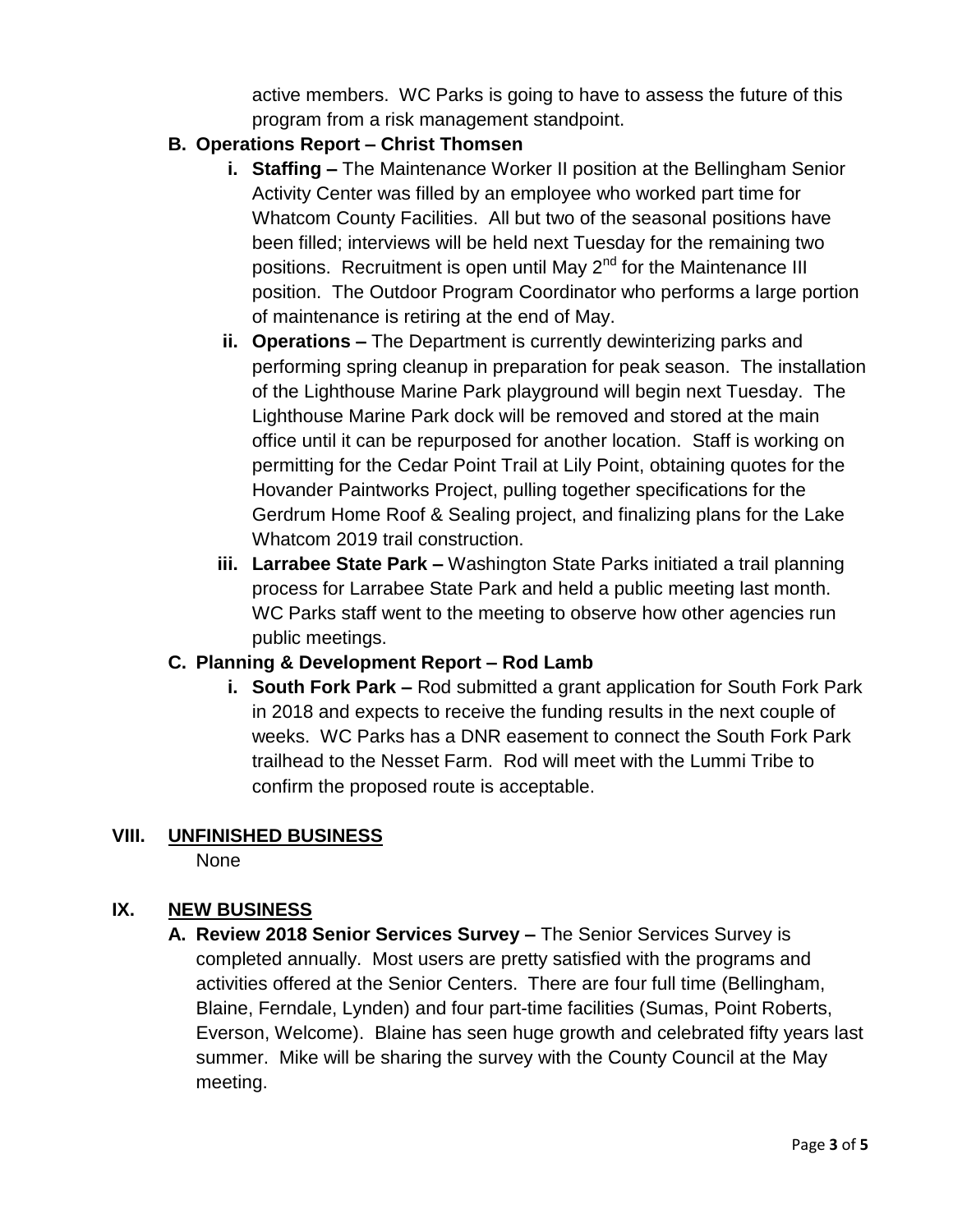- **B. Plantation Rifle Range Budget Supplemental –** WC Parks submitted a budget supplemental for the replacement of the HVAC system and Roof at the Plantation Rifle Range. The Council had a number of questions about the operational costs of the range and pulled the budget supplemental request. The supplemental will be back in front of Council next Tuesday. This delay has caused some project scheduling challenges, as the grant expires with the Recreation Conservation Office (RCO) at the end of June. WC Parks will have to ask the RCO funding board for an extension.
- **C. Update on Silver Lake Park Maple Creek Campground Renovation –** Harkness Contracting finished the tree harvesting. Harkness elected to take a considerable number of the trees with root wads, as the company does stream restoration throughout Whatcom and Skagit Counties. Rod doesn't know the revenue amount from the harvesting, but whatever revenue is generated will be used to help offset the loss in revenue from the campground being closed. Eight bids were received for the campground improvement project and the contract was awarded to Williamson Construction, a local contractor in Kendall. Williamson dropped off their first piece of equipment today and plan to have the job completed by Labor Day. WC Parks is working with Puget Sound Energy to get the new electrical services to the renovated campground. New picnic tables, grills, and fire rings were purchased in bulk for the campground project and also to replace aging tables/grills/fire rings throughout the park system. Jeff Margolis requested that in the future the Commission be better informed of the magnitude of a project so that they are better prepared to respond to public inquiry.
- **D. Silver Lake Water Levels and Beaver Activity –** There are at least four beaver dams at Silver Lake that are causing high water levels. The boat launch and the lagoon bridge within Silver Lake Park are being inundated, the water is approaching the foundation of the Lodge, and property owners around the lake are also experiencing problems because of the high levels. Property owners are looking to WC Parks to do something about the water level because the beaver dams are located on park property. WC Parks does not see its role as setting a high water level for the lake, but does have an interest in protecting park infrastructure. WC Parks has submitted permit applications to the Washington State Department of Fish and Wildlife and Whatcom County Planning and Development Services for permits to take sections of beaver dam until the water level is acceptable. This is just an interim fix; a long term maintenance plan with a wildlife management component will need to be created. A suggestion has been made to property owners around the lake to form a lake association to deal with beaver management, water levels, and other issues that may arise.

#### **X. ANNOUNCEMENTS**

None